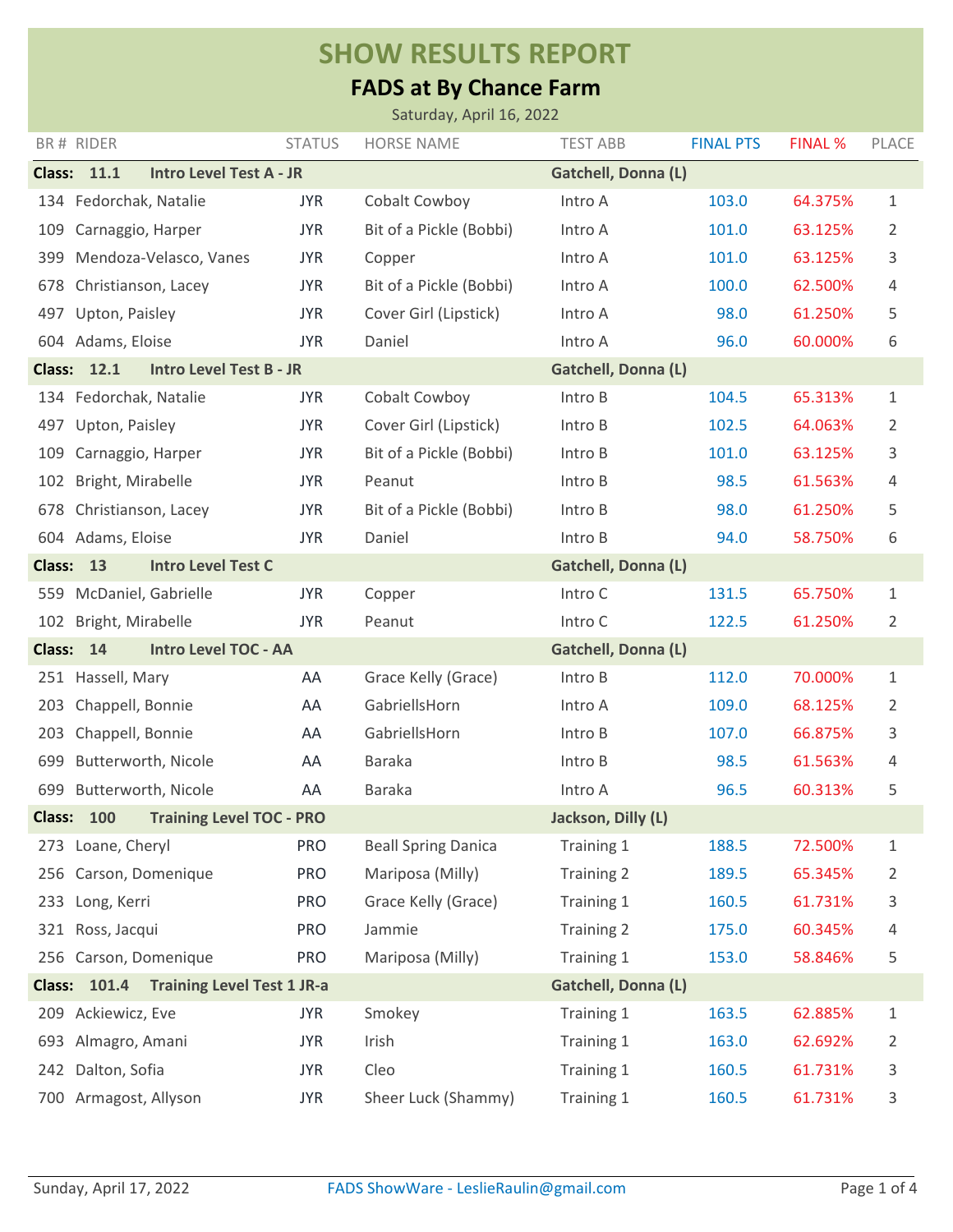|                                                            | BR# RIDER           |                                   | <b>STATUS</b> | <b>HORSE NAME</b>          | <b>TEST ABB</b>     | <b>FINAL PTS</b> | <b>FINAL %</b> | PLACE          |  |  |
|------------------------------------------------------------|---------------------|-----------------------------------|---------------|----------------------------|---------------------|------------------|----------------|----------------|--|--|
|                                                            | <b>Class: 101.5</b> | <b>Training Level Test 1 JR-b</b> |               |                            | Gatchell, Donna (L) |                  |                |                |  |  |
|                                                            | 300 Wheeler, Claire |                                   | <b>JYR</b>    | Midnight Lace (Lacey)      | Training 1          | 176.5            | 67.885%        | $\mathbf 1$    |  |  |
| 671                                                        | Lubbehusen, Jacy    |                                   | <b>JYR</b>    | DoYouBelieveInMagic (Ma    | Training 1          | 172.0            | 66.154%        | 2              |  |  |
| 586                                                        | Redden, Emerson     |                                   | <b>JYR</b>    | H.E. Pennypacker (Cosmo)   | Training 1          | 164.0            | 63.077%        | 3              |  |  |
| 689                                                        | Gallagher, Reagan   |                                   | <b>JYR</b>    | Ferocious Storm            | Training 1          | 156.0            | 60.000%        | 4              |  |  |
|                                                            | <b>Class: 102.4</b> | <b>Training Level Test 2 JR-a</b> |               |                            | Gatchell, Donna (L) |                  |                |                |  |  |
| 671                                                        | Lubbehusen, Jacy    |                                   | <b>JYR</b>    | DoYouBelieveInMagic (Ma    | Training 2          | 203.5            | 70.172%        | $\mathbf 1$    |  |  |
|                                                            | 300 Wheeler, Claire |                                   | <b>JYR</b>    | Midnight Lace (Lacey)      | <b>Training 2</b>   | 197.0            | 67.931%        | 2              |  |  |
| 586                                                        | Redden, Emerson     |                                   | <b>JYR</b>    | H.E. Pennypacker (Cosmo)   | Training 2          | 193.5            | 66.724%        | 3              |  |  |
| 689                                                        | Gallagher, Reagan   |                                   | <b>JYR</b>    | Ferocious Storm            | <b>Training 2</b>   | 175.0            | 60.345%        | 4              |  |  |
|                                                            | <b>Class: 102.5</b> | <b>Training Level Test 2 JR-b</b> |               | Jackson, Dilly (L)         |                     |                  |                |                |  |  |
| 684                                                        | Randolph, Courtney  |                                   | <b>JYR</b>    | Worth His Weight in Gold   | Training 2          | 201.0            | 69.310%        | 1              |  |  |
| 244                                                        | Hardman, Alison     |                                   | <b>JYR</b>    | WannaTalkAboutMe (Tob      | Training 2          | 189.5            | 65.345%        | 2              |  |  |
| 288                                                        | Hicks, Mackenzie    |                                   | <b>JYR</b>    | <b>Friday Night Lights</b> | <b>Training 2</b>   | 175.0            | 60.345%        | 3              |  |  |
| 107                                                        | Bayly, Eleanor      |                                   | <b>JYR</b>    | Ace of Hearts (Ace)        | Training 2          | 150.0            | 51.724%        | 4              |  |  |
| <b>Training Level Test 2 - JR c</b><br><b>Class: 102.6</b> |                     |                                   |               | Gatchell, Donna (L)        |                     |                  |                |                |  |  |
| 209                                                        | Ackiewicz, Eve      |                                   | <b>JYR</b>    | Smokey                     | Training 2          | 186.5            | 64.310%        | $\mathbf 1$    |  |  |
|                                                            | 693 Almagro, Amani  |                                   | <b>JYR</b>    | Irish                      | Training 2          | 177.5            | 61.207%        | 2              |  |  |
| 700                                                        | Armagost, Allyson   |                                   | <b>JYR</b>    | Sheer Luck (Shammy)        | Training 2          | 176.0            | 60.690%        | 3              |  |  |
| 242                                                        | Dalton, Sofia       |                                   | <b>JYR</b>    | Cleo                       | <b>Training 2</b>   | 175.0            | 60.345%        | 4              |  |  |
| <b>Class:</b><br>103<br><b>Training Level Test 3</b>       |                     |                                   |               |                            | Jackson, Dilly (L)  |                  |                |                |  |  |
| 291                                                        | Eads, Jessica       |                                   | AA            | Fotogenic                  | Training 3          | 211.0            | 72.759%        | $\mathbf 1$    |  |  |
| 684                                                        | Randolph, Courtney  |                                   | <b>JYR</b>    | Worth His Weight in Gold   | Training 3          | 205.5            | 70.862%        | 2              |  |  |
|                                                            | 244 Hardman, Alison |                                   | <b>JYR</b>    | WannaTalkAboutMe (Tob      | Training 3          | 188.5            | 65.000%        | 3              |  |  |
|                                                            | 247 Baber, Tana     |                                   | AA            | Good to the Core           | Training 3          | 167.0            | 57.586%        | 4              |  |  |
| 107                                                        | Bayly, Eleanor      |                                   | <b>JYR</b>    | Ace of Hearts (Ace)        | Training 3          | 140.0            | 48.276%        | 5              |  |  |
| Training Level tests 1 & 2 - AA<br><b>Class: 104</b>       |                     |                                   |               |                            | Jackson, Dilly (L)  |                  |                |                |  |  |
| 633                                                        | Beasley, Katie      |                                   | AA            | Princess Abby (Abby)       | <b>Training 2</b>   | 199.0            | 68.621%        | $\mathbf 1$    |  |  |
| 297                                                        | Pollak, Thora       |                                   | AA            | <b>Beall Spring Danica</b> | Training 1          | 177.5            | 68.269%        | $\overline{2}$ |  |  |
| 292                                                        | Peiffer, Kyle       |                                   | AA            | Timber (Nevus)             | Training 1          | 172.0            | 66.154%        | 3              |  |  |
| 292                                                        | Peiffer, Kyle       |                                   | AA            | Timber (Nevus)             | Training 2          | 191.5            | 66.034%        | 4              |  |  |
| 247                                                        | Baber, Tana         |                                   | AA            | Good to the Core           | Training 2          | 179.0            | 61.724%        | 5              |  |  |
| First Level Test 1 - AA<br><b>Class: 111.2</b>             |                     |                                   |               |                            | Jackson, Dilly (L)  |                  |                |                |  |  |
| 295                                                        | McFarlane, Sally    |                                   | AA            | Drunk in Manhattan         | First 1             | 190.5            | 65.690%        | $\mathbf 1$    |  |  |
| 278                                                        | Fogle, Donna        |                                   | AA            | Sawyer                     | First 1             | 170.0            | 58.621%        | $\overline{2}$ |  |  |
| 118                                                        | Busl, Jean          |                                   | AA            | Man of Honor               | First 1             | 153.5            | 52.931%        | $\mathsf{3}$   |  |  |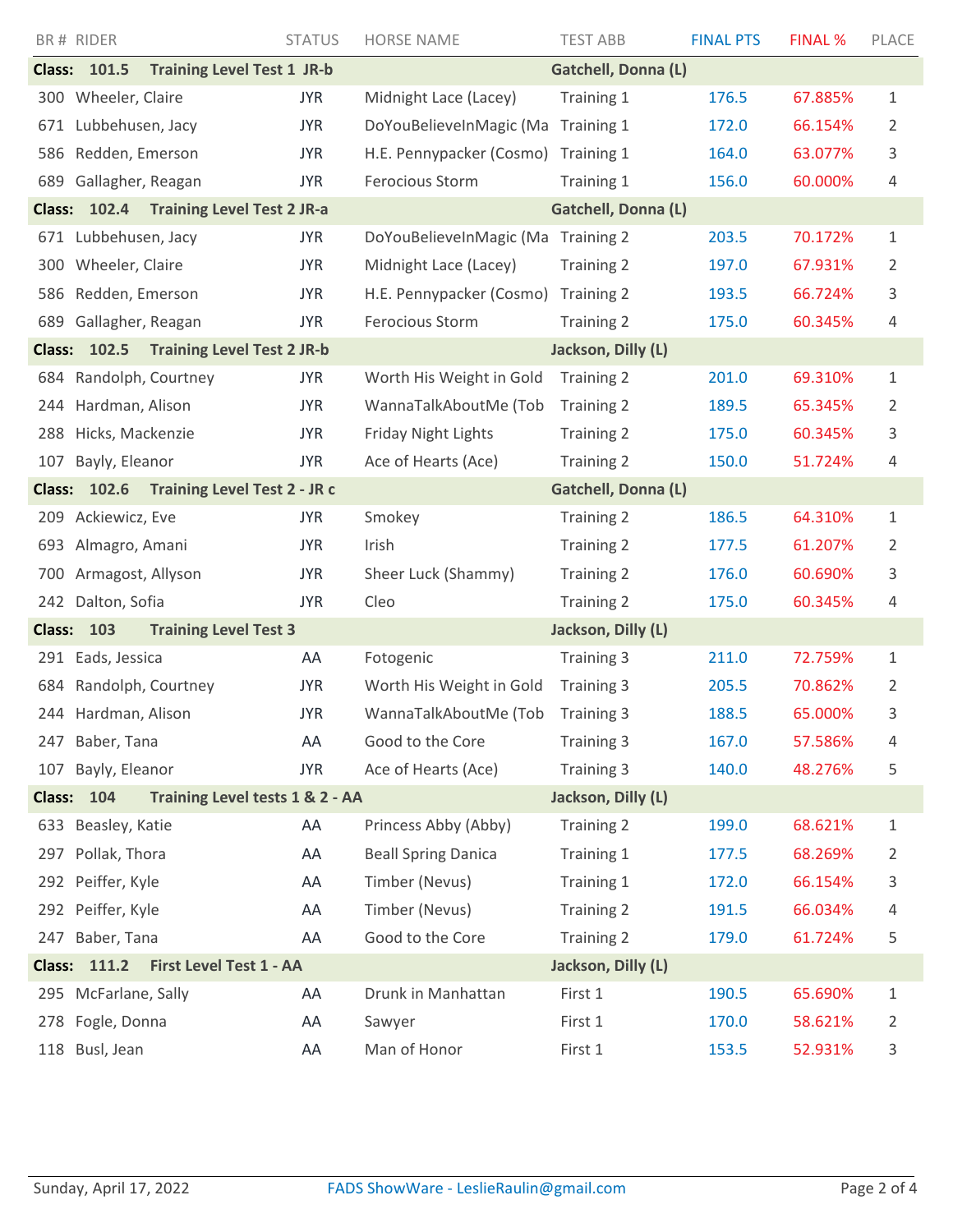|                                                    | BR# RIDER                                             | <b>STATUS</b> | <b>HORSE NAME</b>               | <b>TEST ABB</b>    | <b>FINAL PTS</b> | <b>FINAL %</b> | PLACE       |  |
|----------------------------------------------------|-------------------------------------------------------|---------------|---------------------------------|--------------------|------------------|----------------|-------------|--|
|                                                    | <b>First Level Test 2 - AA</b><br><b>Class: 112.2</b> |               |                                 | Jackson, Dilly (L) |                  |                |             |  |
|                                                    | 295 McFarlane, Sally                                  | AA            | Drunk in Manhattan              | First 2            | 248.5            | 71.000%        | 1           |  |
| 277                                                | Wachter, Marcy                                        | AA            | Harlequin                       | First 2            | 225.5            | 64.429%        | 2           |  |
|                                                    | 282 O'Conner, Colleen                                 | AA            | Lasting Impression (Lucy)       | First 2            | 220.0            | 62.857%        | 3           |  |
| 294                                                | Kuntze, Maya                                          | AA            | <b>BFF Camouflage</b>           | First 2            | 219.5            | 62.714%        | 4           |  |
| 276                                                | Myers, Virginia                                       | AA            | Naaquinos San Peppy (No         | First 2            | 198.0            | 56.571%        | 5           |  |
|                                                    | 122 Usdin, Grace                                      | AA            | Layla                           | First 2            | 185.0            | 52.857%        | 6           |  |
|                                                    | <b>Class: 113.2</b><br><b>First Level Test 3 - AA</b> |               | <b>Gatchell, Donna (L)</b>      |                    |                  |                |             |  |
|                                                    | 122 Usdin, Grace                                      | AA            | Layla                           | First 3            | 241.5            | 67.083%        | 1           |  |
| 277                                                | Wachter, Marcy                                        | AA            | Harlequin                       | First 3            | 235.5            | 65.417%        | 2           |  |
|                                                    | 282 O'Conner, Colleen                                 | AA            | Lasting Impression (Lucy)       | First 3            | 232.0            | 64.444%        | 3           |  |
|                                                    | 286 Stephenson, Sherry                                | AA            | <b>Pygmalion Prince (Murray</b> | First 3            | 223.5            | 62.083%        | 4           |  |
| <b>Class:</b>                                      | <b>First Level TOC - JR</b><br>114.1                  |               |                                 | Jackson, Dilly (L) |                  |                |             |  |
|                                                    | 634 Reed, Addie                                       | <b>JYR</b>    | Delicatus (Dandy)               | First 3            | 221.0            | 61.389%        | 1           |  |
| 293                                                | Barraco, Addison                                      | <b>JYR</b>    | Pi (Starbucks Pilot)            | First 1            | 177.5            | 61.207%        | 2           |  |
| 275                                                | Ludwig, Lyla                                          | <b>JYR</b>    | Crescendos Fortissimo (Iv       | First 3            | 217.5            | 60.417%        | 3           |  |
| 275                                                | Ludwig, Lyla                                          | <b>JYR</b>    | Crescendos Fortissimo (Iv       | First 2            | 205.0            | 58.571%        | 4           |  |
|                                                    | 634 Reed, Addie                                       | <b>JYR</b>    | Delicatus (Dandy)               | First 2            | 204.0            | 58.286%        | 5           |  |
| <b>Class:</b>                                      | <b>First Level TOC - PRO</b><br>114.2                 |               | Jackson, Dilly (L)              |                    |                  |                |             |  |
| 537                                                | Cover, Renee                                          | <b>PRO</b>    | <b>BCF Dargo</b>                | First 2            | 222.5            | 63.571%        | 1           |  |
| 537                                                | Cover, Renee                                          | <b>PRO</b>    | <b>BCF Dargo</b>                | First 3            | 219.0            | 60.833%        | 2           |  |
| 665                                                | Ross, Jacqui                                          | <b>PRO</b>    | Roderick                        | First 1            | 173.0            | 59.655%        | 3           |  |
| 121<br><b>Second Level Test 1</b><br><b>Class:</b> |                                                       |               | Jackson, Dilly (L)              |                    |                  |                |             |  |
|                                                    | 152 Ingersoll, Annmari                                | AA            | Chantilly (Tilly, Hot Pants)    | Second 1           | 222.5            | 60.135%        | 1           |  |
| 149                                                | Gartrell, Cynthia                                     | AA            | Lady Rosita                     | Second 1           | 219.5            | 59.324%        | 2           |  |
| 679                                                | Hedges, Mary-Pat                                      | AA            | Wicked Weather                  | Second 1           | 216.5            | 58.514%        | 3           |  |
| 187                                                | Hilbert, Mary                                         | <b>PRO</b>    | Tessa                           | Second 1           | 202.5            | 54.730%        | 4           |  |
|                                                    | 618 Andres, Janet                                     | AA            | Heat Wave (Jenny)               | Second 1           | 197.5            | 53.378%        | 5           |  |
| <b>Class:</b>                                      | Second Level tests 2 & 3<br>124                       |               | Jackson, Dilly (L)              |                    |                  |                |             |  |
| 517                                                | Staib, Rachel                                         | AA            | Daiquiri Dancer (Dee Dee)       | Second 3           | 288.5            | 68.690%        | $\mathbf 1$ |  |
| 517                                                | Staib, Rachel                                         | AA            | Daiquiri Dancer (Dee Dee)       | Second 2           | 277.0            | 67.561%        | 2           |  |
| 280                                                | Lotsikas, Grace                                       | <b>JYR</b>    | Stretta (Stephi)                | Second 2           | 252.5            | 61.585%        | 3           |  |
| 280                                                | Lotsikas, Grace                                       | <b>JYR</b>    | Stretta (Stephi)                | Second 3           | 255.5            | 60.833%        | 4           |  |
| 149                                                | Gartrell, Cynthia                                     | AA            | Lady Rosita                     | Second 2           | 248.0            | 60.488%        | 5           |  |
| <b>Class:</b>                                      | 2nd & 3rd Levels TOC PRO<br>125                       |               |                                 | Jackson, Dilly (L) |                  |                |             |  |
| 289                                                | Calkins, Ali                                          | <b>PRO</b>    | Jaguar Star                     | Third 3            | 288.5            | 72.125%        | $\mathbf 1$ |  |
| 289                                                | Calkins, Ali                                          | <b>PRO</b>    | Jaguar Star                     | Third 2            | 269.0            | 70.789%        | 2           |  |
| 299                                                | Borelli, Julianna                                     | <b>PRO</b>    | Sure Bet                        | Second 2           | 286.5            | 69.878%        | 3           |  |
| 299                                                | Borelli, Julianna                                     | <b>PRO</b>    | Sure Bet                        | Second 3           | 274.5            | 65.357%        | 4           |  |